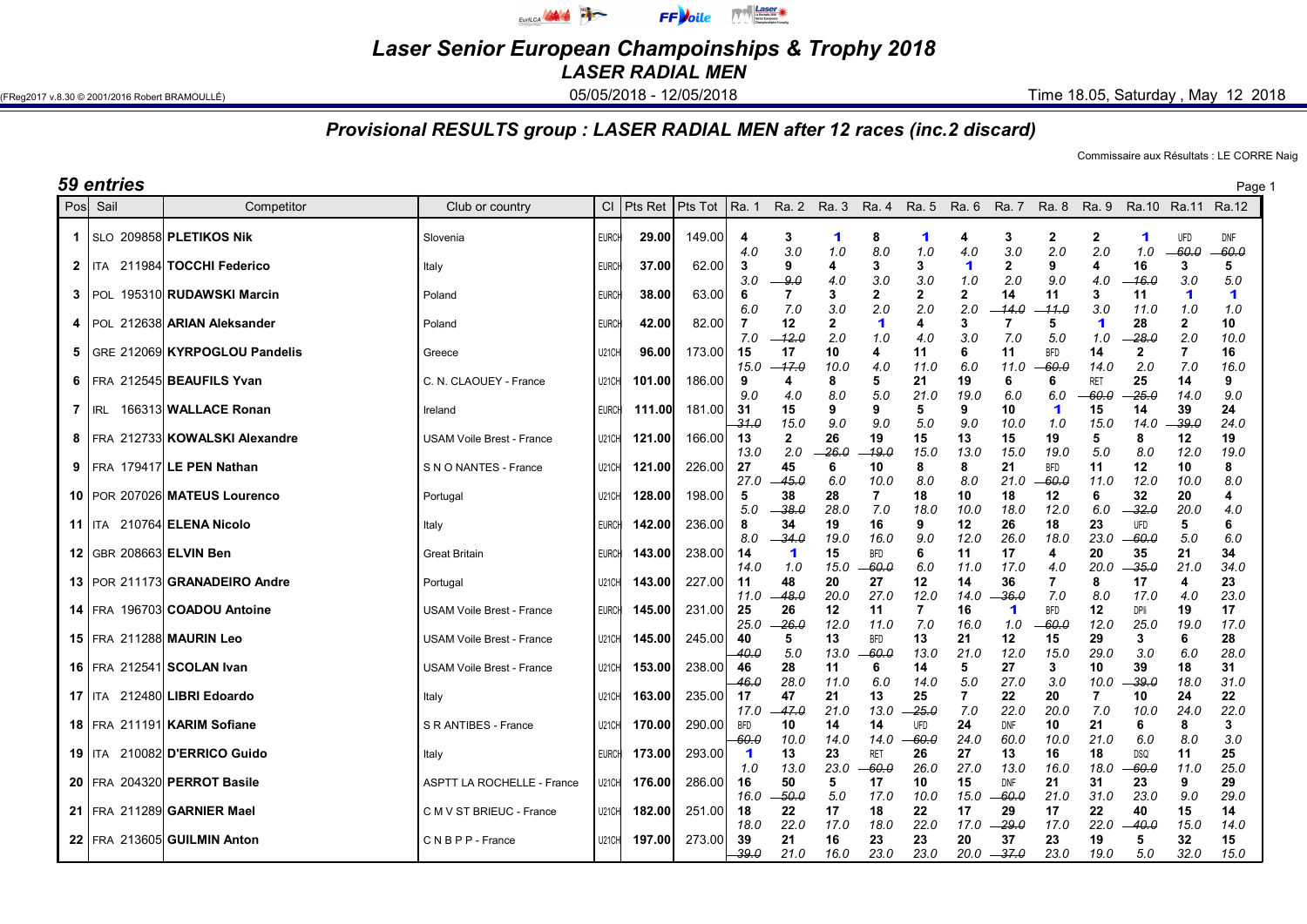Laser Senior European Champoinships & Trophy 2018 Page 2

| Pos | Sail       | Competitor                            | Club or country                  |              | $Cl$   Pts Ret | Pts Tot | Ra. 1                            |               |              | Ra. 2 Ra. 3 Ra. 4 |                    | Ra. 5 Ra. 6   | Ra. 7       | Ra. 8                      | Ra. 9                 | Ra.10 Ra.11 |             | Ra.12                |  |
|-----|------------|---------------------------------------|----------------------------------|--------------|----------------|---------|----------------------------------|---------------|--------------|-------------------|--------------------|---------------|-------------|----------------------------|-----------------------|-------------|-------------|----------------------|--|
|     |            | 23 FRA 211287 CAILLAUD Adam           | CN LA TREMBLADE - France         | U21CH        | 198.00         | 274.00  | 23<br>23.0                       | 40<br>-- 40.0 | 22<br>22.0   | 20<br>20.0        | 27<br>27.0         | 36<br>-36.0   | 20<br>20.0  | 13<br>13.0                 | 9<br>9.0              | 21<br>21.0  | 31<br>31.0  | 12<br>12.0           |  |
|     | 24   ITA   | 212303 SUCCI Matija                   | Italy                            | U21CH        | 205.00         | 316.00  | <b>BFD</b>                       | 51            | 7            | 12                | 17                 | 30            | 16          | 14                         | 25                    | 34          | 13          | 37                   |  |
|     |            | 25   ITA 210031 RIBOLZI Andrea        | Italy                            | U21CH        | 213.00         | 281.00  | 60.0<br>10                       | -51.0<br>16   | 7.0<br>25    | 12.0<br>28        | 17.0<br>24         | 30.0<br>23    | 16.0<br>8   | 14.0<br>34                 | 25.0<br>34            | 34.0<br>19  | 13.0<br>30  | 37.0<br>30           |  |
|     |            | 26   FRA 207714 BARBET Louis          | LA PELLE-MARSEILLE - France      | U21CH        | 220.00         | 290.00  | 10.0<br>24                       | 16.0<br>11    | 25.0<br>32   | 28.0<br>36        | 24.0<br>31         | 23.0<br>22    | 8.0<br>28   | 34.0<br>28                 | 34.0<br>24            | 19.0<br>18  | 30.0<br>34  | 30.0<br>$\mathbf{2}$ |  |
|     |            | 27   FRA 203863 PACAUD Matisse        | Y C CANNES - France              | U21CH        | 222.00         | 308.00  | 24.0<br>37                       | 11.0<br>14    | 32.0<br>27   | 36.0<br>24        | 31.0<br>49         | 22.0<br>26    | 28.0<br>9   | 28.0<br>27                 | 24.0<br>32            | 18.0<br>20  | -34.0<br>16 | 2.0<br>27            |  |
|     |            | 28 FRA 201822 PEYRE Theo              | LA PELLE-MARSEILLE - France      | U21CH        | 225.00         | 308.00  | -37.0<br>$\overline{\mathbf{2}}$ | 14.0<br>20    | 27.0<br>43   | 24.0<br>38        | 49.0<br>28         | 26.0<br>32    | 9.0<br>32   | 27.0<br>25                 | 32.0<br>17            | 20.0<br>4   | 16.0<br>27  | 27.0<br>40           |  |
|     |            | 29 FRA 209938 LEPIECE Tom             | YCPR Marseille - France          | U21CH        | 242.00         | 332.00  | 2.0<br>44                        | 20.0<br>8     | 43.0<br>45   | 38.0<br>45        | 28.0<br>42         | 32.0<br>34    | 32.0<br>5   | 25.0<br>26                 | 17.0<br>30            | 4.0<br>24   | 27.0<br>22  | 40.O<br>7            |  |
|     |            |                                       |                                  |              |                |         | 44.0                             | 8.0           | $-45.0$      | -45.0             | 42.0               | 34.0          | 5.0         | 26.0                       | 30.0                  | 24.0        | 22.0        | 7.0                  |  |
|     |            | 30   POR 172168 LOUREIRO Bernardo     | Portugal                         | <b>U21CH</b> | 251.00         | 353.00  | 21<br>21.0                       | 18<br>18.0    | 37<br>37.0   | 30<br>30.0        | 33<br>33.0         | 42<br>42.0    | 38<br>38.0  | <b>BFD</b><br>-60.0        | 13<br>13.0            | 22<br>22.0  | 26<br>26.0  | 13<br>13.0           |  |
|     |            | 31   POR 212137 TOMAS João            | Portugal                         | U21CH        | 252.00         | 337.00  | 19<br>19.0                       | 46<br>46.0    | 33<br>33.0   | 21<br>21.0        | 34<br>34.0         | 39<br>-39.0   | 24<br>24.0  | 22<br>22.0                 | 26<br>26.0            | 38<br>38.0  | 17<br>17.0  | 18<br>18.0           |  |
|     |            | 32   AUS 207357   LOOSEMORE Jeff      | Australia                        | <b>EURCI</b> | 258.00         | 356.00  | 53                               | 6             | 18           | 15                | 29                 | 29            | 41          | 8                          | 33                    | 36          | 43          | 45                   |  |
|     |            | 33   ITA 211329 SIBILIA Erberto       | Italy                            | <b>EURCI</b> | 273.00         | 375.00  | 53.0<br>29                       | 6.0<br>25     | 18.0<br>34   | 15.0<br>31        | 29.0<br>16         | 29.0<br>28    | 41.0<br>23  | 8.0<br><b>BFD</b>          | 33.0<br>16            | 36.0<br>42  | 43.0<br>29  | 45.0<br>42           |  |
|     |            |                                       |                                  |              |                |         | 29.0                             | 25.0          | 34.0         | 31.0              | 16.0               | 28.0          | 23.0        | -60.0                      | 16.0                  | 42.0        | 29.0        | 42.0                 |  |
|     |            | <b>34   SLO 200231 VRSCAJ Maks</b>    | Slovenia                         | <b>EURCI</b> | 287.00         | 388.00  | 12<br>12.0                       | 29<br>29.0    | 30<br>30.0   | 41<br>41.0        | 45<br>45.0         | 54<br>-54.0   | 33<br>33.0  | 33<br>33.0                 | 47<br>$-47.0$         | 30<br>30.0  | 23<br>23.0  | 11<br>11.0           |  |
|     | $35$   ITA | 202333 SMIT Maarteen Bastia           | Italy                            | <b>EURCI</b> | 303.00         | 418.00  | 55<br>-55.0                      | 41<br>41.0    | 29<br>29.0   | 25<br>25.0        | 19<br>19.0         | 18<br>18.0    | 25<br>25.0  | <b>BFD</b><br>-60.0        | 27<br>27.0            | 46<br>46.O  | 40<br>40.0  | 33<br>33.0           |  |
|     |            | 36   FRA 209211   FABRE Aubin         | U S CARMAUX VOILE - France       | U21CH        | 306.10         | 412.10  | 22                               | 19            | 31           | <b>RDG</b>        | UFD                | 31            | 46          | 35                         | 35                    | 45          | 36          | 21                   |  |
|     |            | 37   FRA 209208 BENOIT Calixte        | LA PELLE-MARSEILLE - France      | U21CH        | 309.00         | 413.00  | 22.0<br>30                       | 19.0<br>23    | 31.0<br>UFD  | 31.1<br>29        | -60.0<br>30        | 31.0<br>35    | -46.0<br>34 | 35.O<br>29                 | 35.0<br>44            | 45.O<br>27  | 36.0<br>37  | 21.0<br>35           |  |
|     |            | 38   FRA 211184 FLACHON Thomas        |                                  |              | 315.00         | 435.00  | 30.0                             | 23.0<br>27    | 60.0<br>24   | 29.0<br>22        | 30.0<br><b>DNF</b> | 35.0<br>25    | 34.0<br>39  | 29.0                       | 44.0                  | 27.0        | 37.0<br>46  | 35.0                 |  |
|     |            |                                       | S R ANTIBES - France             | U21CH        |                |         | BFD<br>-60.0                     | 27.0          | 24.0         | 22.0              | 60.0               | 25.0          | 39.0        | 30<br>30.0                 | 45<br>45.0            | 13<br>13.0  | 46.0        | 44<br>44.0           |  |
|     |            | 39   FRA 210882 BORDES-LARIDAN Victor | LA PELLE-MARSEILLE - France      | U21CH        | 326.00         | 440.00  | 54<br>54.0                       | 30<br>30.0    | 40<br>40.0   | 39<br>39.0        | 46<br>46.0         | 33<br>33.0    | 19<br>19.0  | <b>BFD</b><br>-60.0        | 41<br>41.0            | 9<br>9.0    | 49<br>49.0  | 20<br>20.0           |  |
|     |            | 40   ITA 211985 PETROLI Antonio       | Italy                            | <b>EURCH</b> | 330.00         | 421.00  | 26                               | 31            | 42           | 35                | 41                 | 43            | 31          | 31                         | 42                    | 15          | 48          | 36                   |  |
|     |            | 41   FRA 213603 COADOU Gilles         | <b>USAM Voile Brest - France</b> | <b>EURCH</b> | 343.00         | 447.00  | 26.0<br>20                       | 31.0<br>24    | 42.0<br>51   | 35.0<br>33        | 41.0<br>36         | 43.0<br>53    | 31.0<br>47  | 31.0<br>37                 | 42.0<br>36            | 15.0<br>33  | 48.0<br>45  | 36.0<br>32           |  |
|     |            |                                       |                                  |              |                |         | 20.0                             | 24.0          | -51.0        | 33.0              | 36.0               | 53.0          | 47.0        | 37.0                       | 36.0                  | 33.0        | 45.0        | 32.0                 |  |
|     |            | 42   CZE 210413 PRIKRYL Benjamin      | <b>Czech Republic</b>            | U21CH        | 345.00         | 456.00  | 51<br>-51.0                      | 33<br>33.0    | UFD<br>-60.0 | 26<br>26.0        | 20<br>20.0         | 41<br>41.0    | 42<br>42.0  | 24<br>24.0                 | 28<br>28.0            | 43<br>43.0  | 41<br>41.0  | 47<br>47.0           |  |
|     |            | 43   FRA 196549 GUILBAUD Vianney      | CVSQ - France                    | <b>EURCI</b> | 363.00         | 472.00  | 33<br>33.0                       | 32<br>32.0    | 41<br>41.0   | 44<br>44.0        | 37<br>37.0         | 38<br>38.0    | 35<br>35.O  | <b>BFD</b><br>-60.0        | 39<br>39.0            | 31<br>31.0  | 33<br>33.0  | 49<br>49.0           |  |
|     |            | 44   ITA 202342 ROTILI Simone         | Italy                            | <b>EURCH</b> | 367.00         | 474.00  | 32                               | <b>DNF</b>    | 47           | 42                | 35                 | 37            | 44          | 38                         | 37                    | 26          | 38          | 38                   |  |
|     |            | 45 FRA 194794 PARTON Freddie          | Y C CANNES - France              | U21CH        | 373.00         | 493.00  | 32.0<br>42                       | -60.0<br>36   | -47.0<br>35  | 42.0<br>37        | 35.0<br>32         | 37.0<br>46    | 44.O<br>4   | 38.0<br><b>BFD</b>         | 37.0<br>49            | 26.0<br>DNF | 38.0<br>44  | 38.0<br>48           |  |
|     |            |                                       |                                  |              |                |         | 42.0                             | 36.0          | 35.0         | 37.0              | 32.0               | 46.0          | 4.0         | $-60.0$                    | 49.0                  | $-60.0$     | 44.0        | 48.0                 |  |
|     |            | 46   FRA 165733 BAUDIER Sebastien     | CVSQ - France                    | <b>EURCH</b> | 377.00         | 490.00  | 28<br>28.0                       | 53<br>$-53.0$ | 36<br>36.0   | 34<br>34.0        | 47<br>47.0         | 40<br>40.0    | 45<br>45.0  | 32<br>32.0                 | <b>DSQ</b><br>$-60.0$ | 41<br>41.0  | 35<br>35.0  | 39<br>39.0           |  |
|     |            | 47   ITA 213448 BOSCHETTI Alessandro  | Italy                            | <b>U21CH</b> | 379.00         | 493.00  | 36<br>36.0                       | 54<br>$-54.0$ | 46<br>46.0   | 40<br>40.0        | 40<br>40.0         | 45<br>45.0    | 43<br>43.0  | <b>BFD</b><br>$-60.0$      | 38<br>38.0            | 37<br>37.0  | 28<br>28.0  | 26<br>26.0           |  |
|     |            | 48   FRA 206307 LACOUR Adrien         | E V CHERBOURG - France           | U21CH        | 391.00         | 499.00  | 43                               | 37            | 39           | DNE               | 38                 | <b>BFD</b>    | 30          | 36                         | 40                    | 48          | 25          | 43                   |  |
|     |            | 49   ITA 196683 SORRENTINO Walter     | Italy                            | <b>U21CH</b> | 414.00         | 526.00  | 43.0<br>34                       | 37.0<br>42    | 39.0<br>38   | 60.0<br>32        | 38.0<br>39         | $-60.0$<br>44 | 30.0<br>48  | 36.0<br><b>BFD</b>         | 40.0<br>43            | –48.0<br>44 | 25.0<br>50  | 43.0<br>52           |  |
|     |            |                                       |                                  |              |                |         | 34.0                             | 42.0          | 38.0         | 32.0              | 39.0               | 44.0          | 48.0        | $-60.0$                    | 43.0                  | 44.0        | 50.0        | $-52.0$              |  |
|     |            | 50   FRA 210884 EMIG Tristan          | YCPR Marseille - France          | <b>U21CH</b> | 446.00         | 566.00  | 52<br>52.0                       | 35<br>35.0    | 44<br>44.0   | 51<br>51.0        | 51<br>51.0         | 47<br>47.0    | 40          | <b>BFD</b><br>$40.0 -60.0$ | 46<br>46.0            | 29<br>29.0  | 51          | DNF<br>$51.0 - 60.0$ |  |